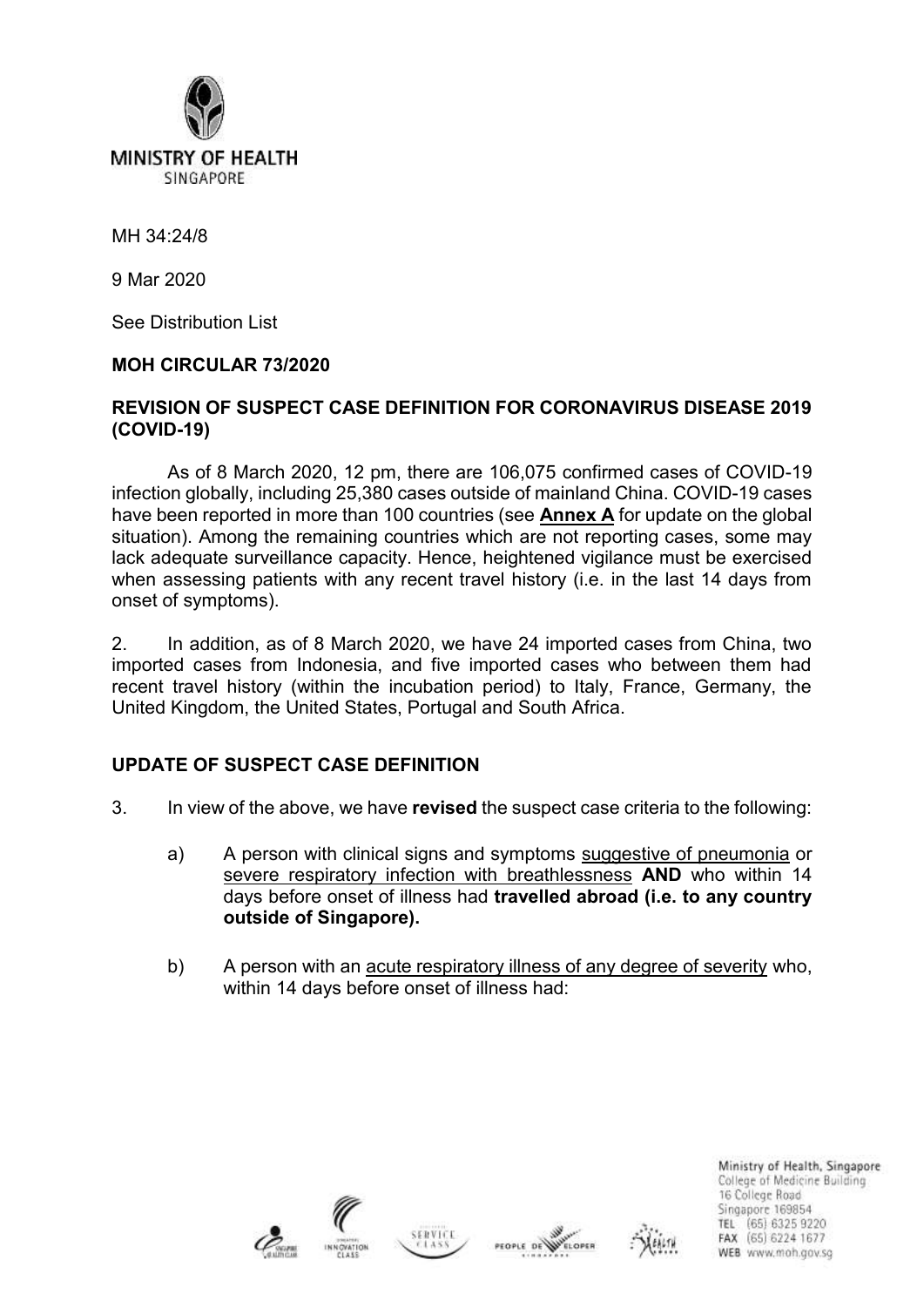- i. Been to any of the **areas requiring heightened vigilance**<sup>1</sup> as listed on the Healthcare Professionals Portal: [https://www.moh.gov.sg/hpp/all-healthcare-professionals;](https://www.moh.gov.sg/hpp/all-healthcare-professionals) **OR**
- ii. Been to **any hospital abroad**; **OR**
- $iii.$  Close contact<sup>2</sup> with a case of COVID-19 infection.

4. Please note that transit only in an airport located in an affected country is not considered as having travelled to the affected country.

- 5. We would like to remind medical practitioners of the following:
	- a) Medical practitioners should exercise vigilance when assessing any patient with any travel history within 14 days of onset of illness and presenting with acute respiratory symptoms, even if these falls short of a clinical diagnosis of pneumonia (i.e. not fulfilling limb a of the suspect case definition). Medical practitioners should be mindful that with further spread of COVID-19 internationally, the risk of importation will increase from countries that have not been included as yet in the list on the Health Professionals Portal.
	- b) COVID-19 infection can occur **concurrently** with other infections. Medical practitioners managing patients with other infections presenting or progressing atypically should have a high index of suspicion for COVID-19 co-infection, especially for those with prolonged fever and acute respiratory infection (ARI) symptoms.
	- c) In addition to laboratory test results, medical practitioners must exercise clinical judgment in assessing patients. Typical results for different infections, as well as the possibility of false-positive results, must be considered when interpreting laboratory test results. For example, dengue IgM may be falsely positive in different scenarios and clinicians should have a high index of suspicion for COVID-19 co-infection in patients presenting with acute respiratory symptoms, which are not a common feature of dengue.

<sup>2</sup> Close contact is defined as:

- Anyone who provided care for the patient, including a health care worker or family member, or who had other similarly close physical contact;
- Anyone who stayed (e.g. household members) at the same place as a case;
- Anyone who had close (i.e. less than 2m) and prolonged contact (30 min or more) with a case (e.g. shared a meal).









 $\overline{a}$  $1$  Refers to affected areas with high disease load or high connectivity to Singapore. As of 9 March 2020, these are: Mainland China, Republic of Korea, Italy, Iran, France, Germany, Spain, Japan and the United Kingdom. Please check the Healthcare Professionals Portal regularly for updates.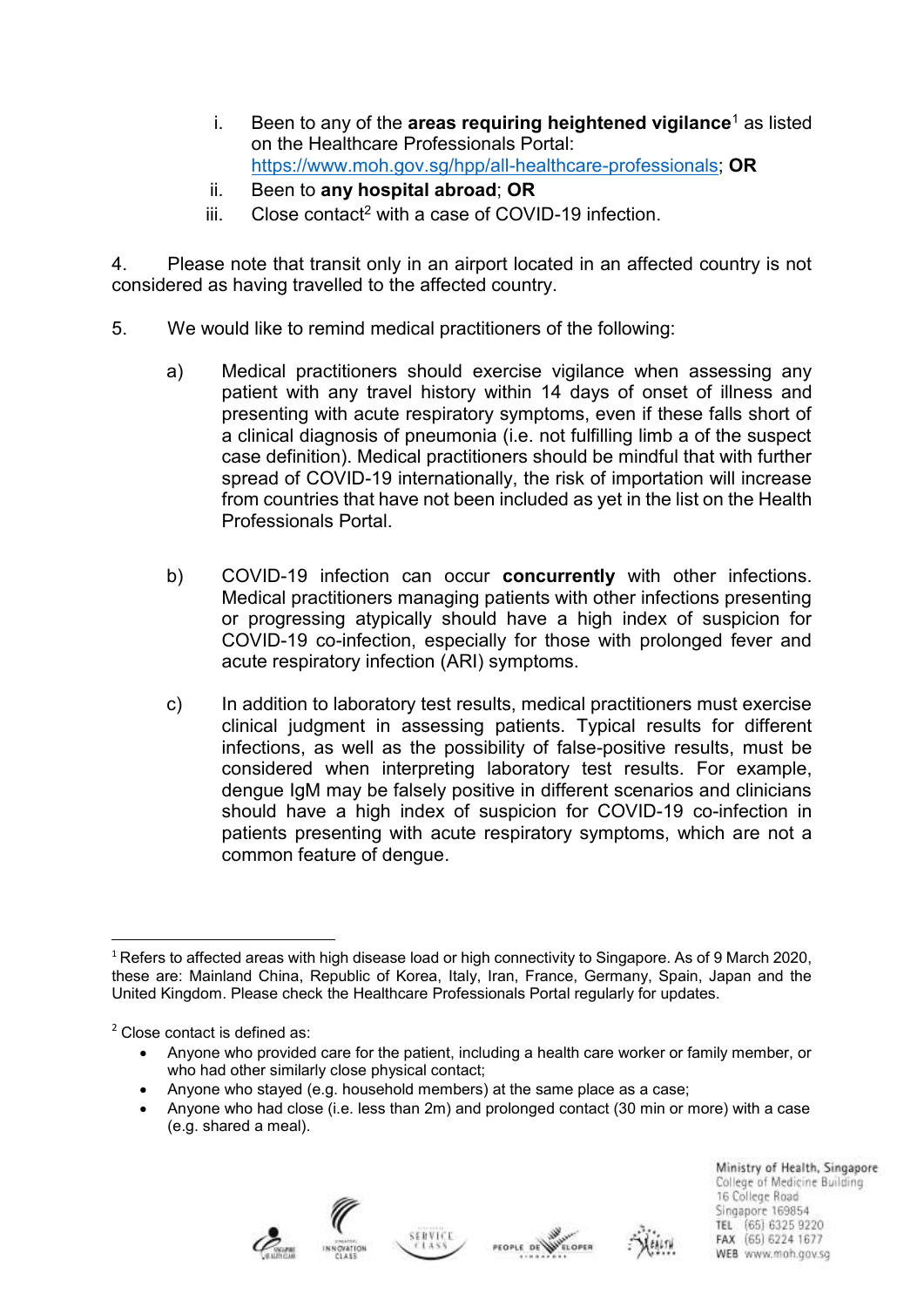# **CLARIFICATION ON TRAVEL AND HEALTH DECLARATION FOR MANAGEMENT OF VISITOR ACCESS AND STAFF WHO TRAVEL**

6. With the evolving global situation resulting in the constant revisions of the case definition, travel advisories and inbound travel restrictions, MOH will like to outline the general principles for how these revisions should be applied towards travel and health declaration process within the healthcare institutions for patients, visitors and vendors, the access criteria into the healthcare institutions (HCIs) as well as the management of staff who have travelled abroad. Please see **Annex B** for the general principles.

7. MOH will continue to monitor the global situation closely and propose additional measures as proportionate to risk. As the global situation is rapidly evolving, we encourage all medical practitioners to keep abreast of the latest updates on the areas requiring heightened vigilance by referring to the Healthcare Professionals Portal: [https://www.moh.gov.sg/hpp/all-healthcare-professionals.](https://www.moh.gov.sg/hpp/all-healthcare-professionals)

8. Your continued vigilance against possible cases of COVID-19 is greatly appreciated.

9. For clarification on this circular, please email [MOH\\_INFO@moh.gov.sg.](mailto:MOH_INFO@moh.gov.sg)

A/PROF KENNETH MAK DIRECTOR OF MEDICAL SERVICES MINISTRY OF HEALTH

# *IMPORTANT*

*The case definition in this circular supersedes MOH CIRCULAR 64/2020 and MOH CIRCULAR 65/2020 titled, "REVISION OF SUSPECT CASE DEFINITION FOR*  **CORONAVIRUS DISEASE 2019 (COVID-19)" dated 3 March 2020.**

Distribution List All registered medical practitioners GCEOs, CEOs, CMBs, COOs, CHROs of Public Hospitals Directors/Medical Directors/Executive Directors of National Specialty Centres and Medical Centres CEOs, COOs, and Medical Directors of Community Hospitals CEOs, COOs and Directors of Clinical Services of Polyclinics CEOs, GMs, MDs of Private Hospitals CEOs/Clinic Managers of Private Ambulatory Surgical Centres, Private Specialist Clinics CEOs/Clinic Managers of Renal Dialysis Centres







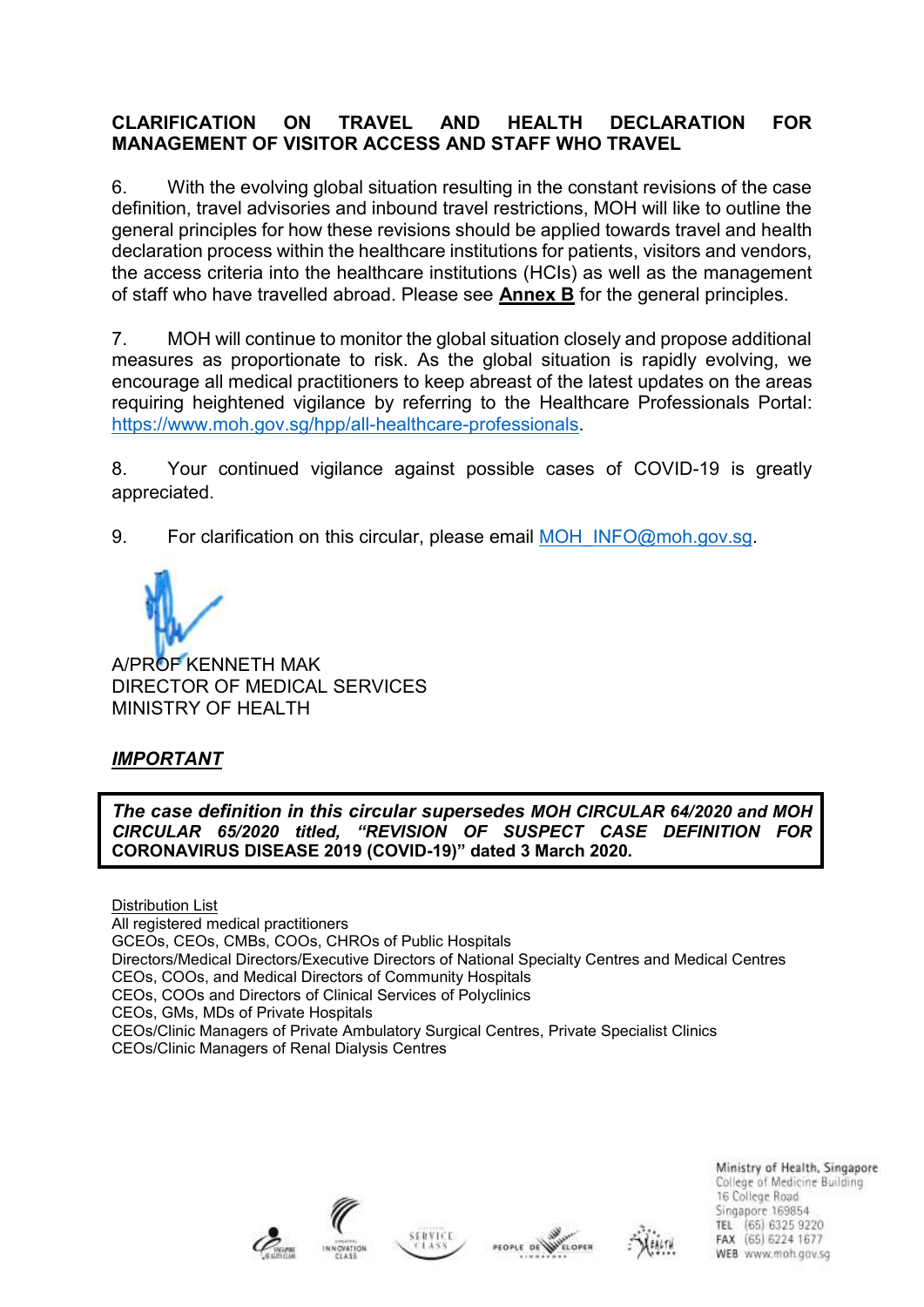## **Update on the Global situation as of 8 March 2020, 12 noon**

- (a) The **Republic of Korea** has reported 7,134 cases and 50 deaths, an increase of 367 cases and 6 deaths in the past one day.
- (b) **Italy** has reported 5,883 cases and 233 deaths, an increase of 1,247 cases and 36 deaths in the past one day.
- (c) **Iran** has reported 5,823 cases and 145 deaths, an increase of 1,076 cases and 21 deaths in the past one day.
- (d) **France** has reported 949 cases and 16 deaths, an increase of 336 cases and 7 deaths in the past one day.
- (e) **Germany** has reported 795 cases, an increase of 125 cases in the past one day.
- (f) **Spain** has reported 516 cases and 10 deaths, an increase of 116 cases and 5 deaths in the past one day.
- (g) **Japan** has reported 454 cases, an increase of 47 cases in the past one day.
- (h) The **United Kingdom** has reported 210 cases and 2 deaths, an increase of 47 cases and 1 death in the past one day.







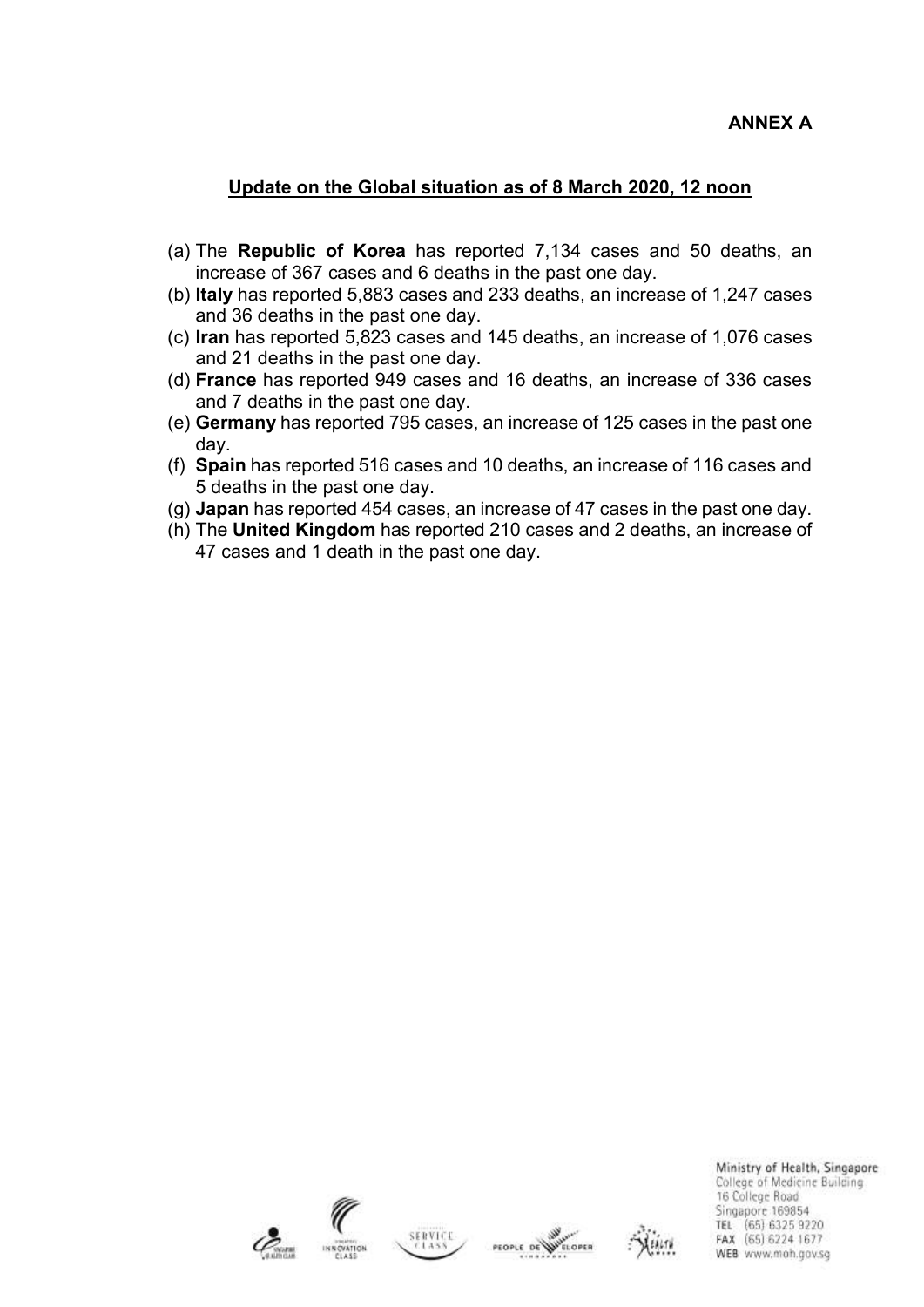### **CLARIFICATION ON VISITOR ACCESS AND MANAGEMENT OF STAFF WHO TRAVEL**

This clarification sets out the principles for how travel advisories, travel restrictions and suspect case definitions should be applied towards visitor screening and criteria for access to HCIs as well as the management of patients and staff who have travelled abroad.

- a. *Travel Advisories vs Travel Restrictions. Travel advisories* to affected areas reflect the risk of community transmission reported in a given country. Where the community transmission risks are high, it is prudent for nonessential travel to be deferred to reduce the individuals' risk of exposure. On the other hand, inbound *travel restrictions* are instituted to control the inflow of travellers into Singapore to reduce the risk of importation of infected cases. Countries which pose a risk of importation of the disease into Singapore may be subject to inbound travel restrictions, with visitors barred from entering or transiting Singapore, while Singapore residents<sup>1</sup> are required to serve a 14-day Stay-Home Notice (SHN) upon return.
- b. *Suspect Case Definition and Travel Declarations.* The *suspect case definition* alerts medical practitioners to maintain a higher level of suspicion for patients presenting with signs and symptoms of acute respiratory symptoms and/or pneumonia and travel history to affected areas, so that appropriate patient management options can be taken. Healthcare institutions (HCIs) are advised to require visitors and patients to submit health declaration for fever or acute respiratory symptoms, as well as *travel declarations* to areas covered by the suspect case definition, including visits to hospitals abroad.

2. As the global situation evolves, there may be some countries which may be listed in the suspect case definition, but not have any travel advisory or inbound travel restriction. Some countries may be in the suspect case definition and have travel advisory, but not inbound travel restrictions. This depends on the risk of community transmission and number of infected cases within the affected country.

## **APPROACH FOR VISITORS, VENDORS AND PATIENTS TO HCI**

3. Visitors, vendors and patients should continue to be asked for health and travel declarations when seeking entry to HCIs. The following guidelines on access to HCI may be followed:

a. **Any visitors or vendors with acute respiratory symptoms and/or fever, regardless of travel history, may be declined entry**. Anyone with acute respiratory symptoms and/fever, including patients, should be given a mask

<sup>&</sup>lt;sup>1</sup> Refers to Singapore Citizens, Permanent Residents or Long-Term Pass holders



**.** 





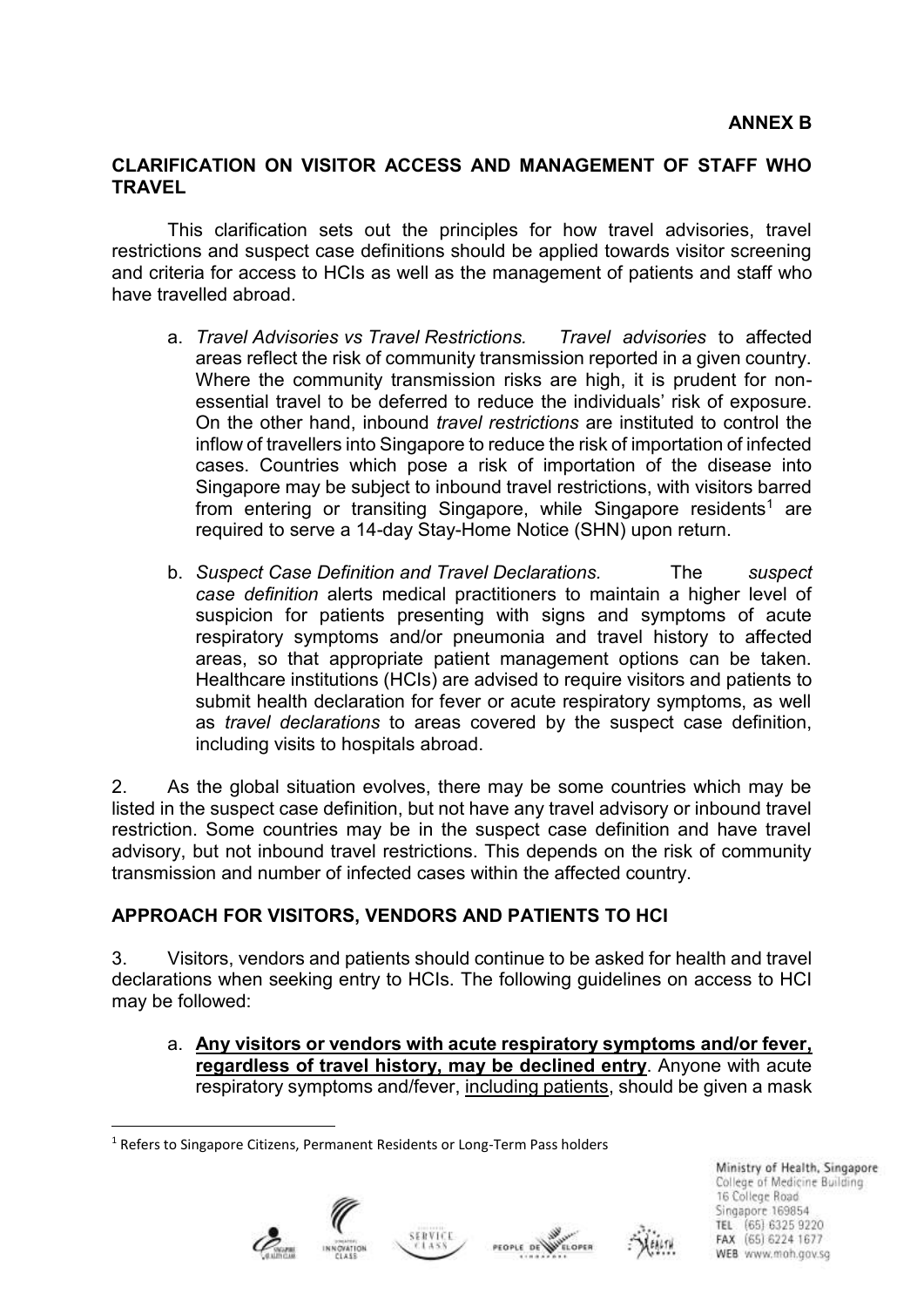if available, and directed to any Public Health Preparedness Clinic (PHPC) or the Emergency Department for further medical assessment and evaluation.

- b. Any visitors or vendors who are serving SHN (i.e. who have returned from countries with inbound travel restrictions within the last 14 days) may also be declined , as such travellers should be serving their SHN.
- c. Patients with non-urgent planned appointments within their SHN will be asked to defer these appointments until after their SHN has lapsed, but those with urgent appointments may continue to be seen. The SHN officers will call ahead to the clinic or hospital so appropriate precautions may be taken.

4. Otherwise, visitors, vendors and patients returning from any travel abroad (other than those countries with inbound travel restrictions) may be allowed into HCIs if they are well and have no fever or acute respiratory symptoms.

# **APPROACH FOR HEALTHCARE WORKERS**

5. Regardless of travel history, the prevailing guidance also applies that all workers at a healthcare setting with symptoms suggestive of an acute respiratory illness (fever, cough, sore throat, breathlessness, sputum production, fatigue/malaise) should not come to work and should stay at home and minimise close contacts with others. They should wear a mask and seek medical attention, as necessary. They should also update their employer or institution point-of-contact promptly.

6. Inbound travel restrictions. HCIs are advised to observe the list of affected regions/countries with inbound travel restrictions to inform staff to comply with the Stay-Home Notice (SHN).

7. Outbound travel advisories. HCIs should advise staff to avoid travel to countries/areas under MOH's travel advisory. As an additional precautionary measure, HCIs are also given the flexibility to discourage staff from travelling to areas requiring heightened vigilance. However, it is not necessary to require staff to work from home or take leave of absence from work if they are returning from affected areas that are not under inbound travel restrictions and if they are otherwise well.

8. HCIs should note that there is **no need** to test staff for COVID-19 when they complete their SHN or medical leave as long as their staff are feeling well.

9. Please refer to the table below for a summary of the approaches for management of visitors, vendors and HCWs: